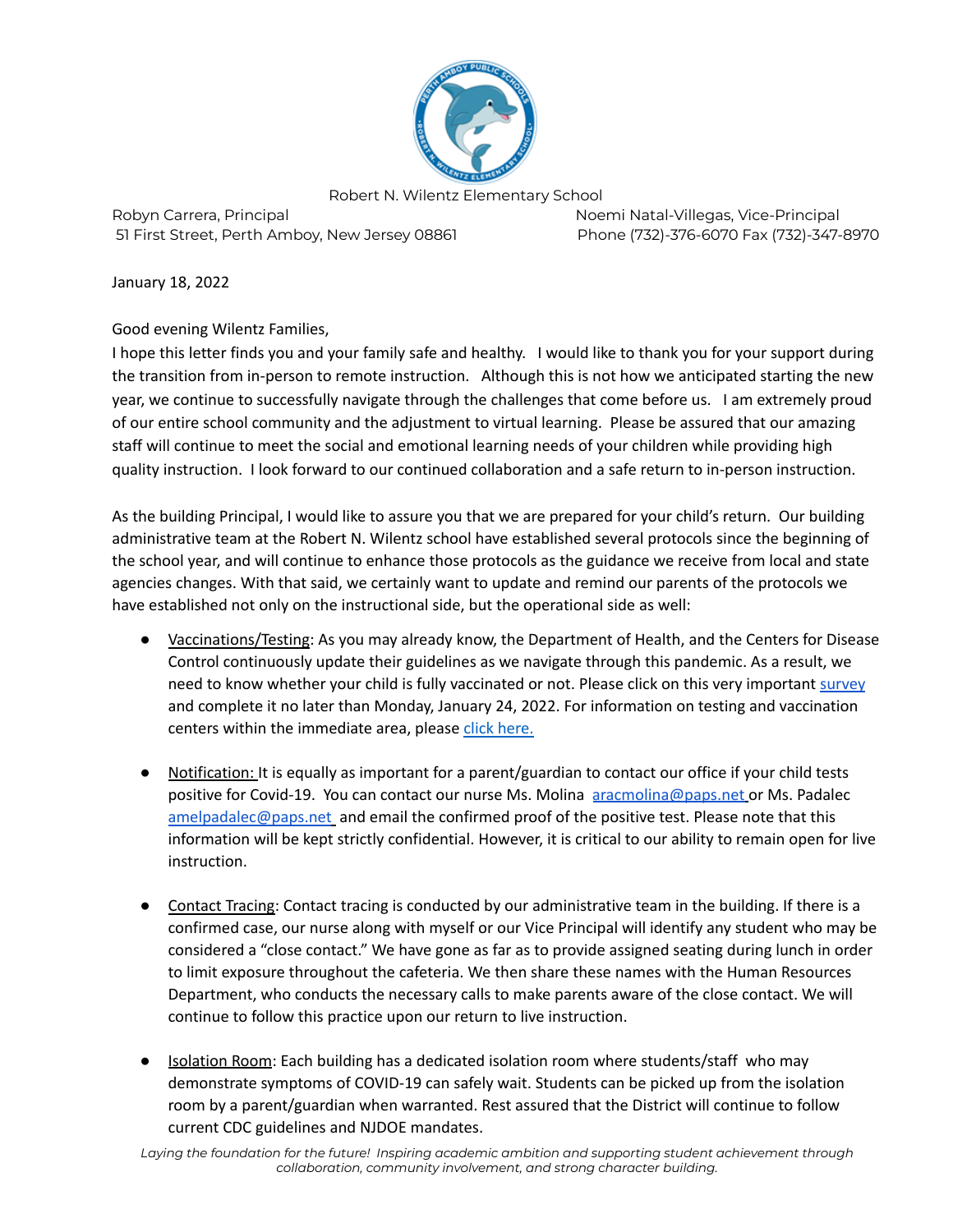

Robyn Carrera, Principal Noemi Natal-Villegas, Vice-Principal Noemi Natal-Villegas, Vice-Principal 51 First Street, Perth Amboy, New Jersey 08861 Phone (732)-376-6070 Fax (732)-347-8970

- Disinfecting/Cleaning of buildings: Every room has been thoroughly and deeply disinfected since the start of remote instruction. Upon our return, our custodial staff will continue to sanitize and disinfect high touch areas using our electro-static sprayers, along with several other "green" disinfecting products. Our bathrooms will continue to be sanitized every 20-30 minutes on a rotating schedule. Each classroom now has battery powered touchless hand sanitizers for students and staff to quickly and effectively disinfect their hands.
- Masks: All masks must be worn above the nose in order to ensure everyone's safety. It is imperative that students come to school every day with a mask.
- Technology: All students were issued a Chromebook during the school year. Your child should be working with his/her teacher every day via Google classroom. Failure to appear in the google classroom will result in the student being marked absent for the day. Students who have been identified as not having internet at home, were issued a MiFi device in order to continue instruction. If your child is having difficulty with his/her device, or is facing some other technical issue, please contact my office immediately so we can help resolve the issue.
- Parent Conferences: Parent conferences will still take place on February 14th and 15th. We will be contacting parents shortly with more detailed information.
- After School Activities: All after school activities will continue as they have for the past two weeks. Students should be receiving information from their advisor/teacher on how to log into a specific after school program.
- Social Emotional: Counseling services are critical to engage students for academic learning. The Department of Counseling and Related Services will continue to provide ongoing social emotional support remotely to help students cope with any challenges. We encourage you to reach out to my office with any questions and support that your child may need.

Once again, it was a difficult decision to continue to remain on remote instruction until we return on Monday, January 31, 2022. We understand that this affects families in many different ways. Thank you for your continued understanding. If you have any questions, please contact me at: [robycarrera@paps.net](mailto:robycarrera@paps.net).

Thank you,

Ms. Carrera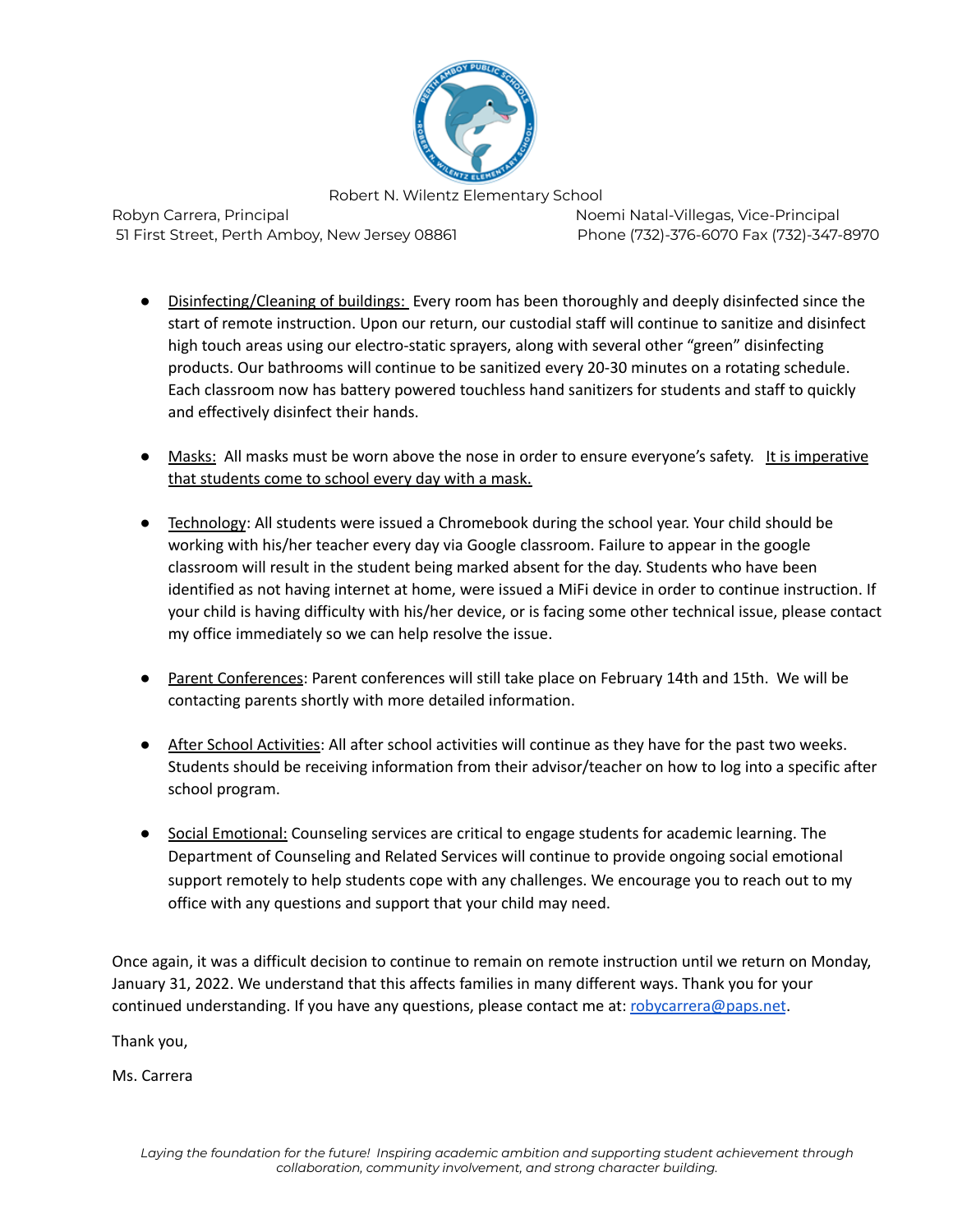

Robyn Carrera, Principal Noemi Natal-Villegas, Vice-Principal 51 First Street, Perth Amboy, New Jersey 08861 Phone (732)-376-6070 Fax (732)-347-8970

18 de enero de 2022

## Buenas noches familias Wilentz,

Espero que esta carta los encuentre a usted y a su familia seguros y saludables. Me gustaría agradecerle su apoyo durante la transición de la instrucción en persona a la remota. Aunque no es así como esperábamos comenzar el nuevo año, seguimos navegando con éxito a través de los desafíos que se nos presentan. Estoy extremadamente orgulloso de toda nuestra comunidad escolar y la adaptación al aprendizaje virtual. Tenga la seguridad de que nuestro increíble personal continuará satisfaciendo las necesidades de aprendizaje social y emocional de sus hijos, además de brindar instrucción de alta calidad. Espero que nuestra colaboración siga y un regreso seguro a la instrucción en persona.

Como director de la escuela, me gustaría asegurarles que estamos preparados para el regreso de su hijo. El equipo administrativo de nuestra escuela en Robert N. Wilentz, ha establecido varios protocolos desde el comienzo del año escolar y continuará mejorando esos protocolos a medida que cambie la orientación que recibimos de las agencias locales y estatales. Dicho esto, ciertamente queremos actualizar y recordar a nuestros padres los protocolos que hemos establecido no solo en el lado de la instrucción, sino también en el lado operativo:

- Vacunas/Pruebas: Como ya sabrá, el Departamento de Salud y los Centros para el Control de Enfermedades actualizan continuamente sus pautas a medida que navegamos por esta pandemia. Como resultado, necesitamos saber si su hijo está completamente vacunado o no. Haga clic en esta [encuesta](https://forms.gle/37PdKjkUUE4JqW3BA) muy importante y complétela a más tardar el lunes 24 de enero de 2022. Para obtener información sobre los centros de pruebas y vacunación dentro del área inmediata, haga clic [aquí.](https://www.perthamboynj.org/community/news/announcements/perth_amboy_testing_and_vaccination_locations)
- Notificación: es igualmente importante que un padre/tutor se comunique con nuestra oficina si su hijo da positivo por Covid-19. Puede comunicarse con nuestra enfermera Ms. Molina [aracmolina@paps.net](mailto:aracmolina@paps.net) or Ms. Padalec [amelpadalec@paps.net](mailto:amelpadalec@paps.net) y enviar por correo electrónico la prueba confirmada de la prueba positiva. Tenga en cuenta que esta información se mantendrá estrictamente confidencial. Sin embargo, es fundamental para nuestra capacidad permanecer abiertos a la instrucción en vivo.
- Seguimiento/Rastreo de contactos: Nuestro equipo administrativo en el edificio está realizando el seguimiento/rastreo de contactos. Si hay un caso confirmado, nuestra enfermera junto conmigo o un subdirector identificarán a cualquier estudiante que pueda considerarse un "contacto cercano". Hemos ido tan lejos como para proporcionar asientos asignados durante el almuerzo para limitar la exposición en toda la cafetería. Luego compartimos estos nombres con el Departamento de Recursos Humanos, que realiza las llamadas necesarias para informar a los padres sobre el contacto cercano. Continuaremos siguiendo esta práctica cuando regresemos a la instrucción en vivo.
- Sala de aislamiento: Cada edificio tiene una sala de aislamiento dedicada donde los estudiantes/personal que puedan mostrar síntomas de COVID-19 pueden esperar de manera segura. Un padre/tutor puede recoger a los estudiantes de la sala de aislamiento cuando se justifique. Tenga la seguridad de que el Distrito continuará siguiendo las pautas actuales de los CDC y los mandatos del Departamento de Educación de Nueva Jersey/NJDOE.

*Laying the foundation for the future! Inspiring academic ambition and supporting student achievement through collaboration, community involvement, and strong character building.*